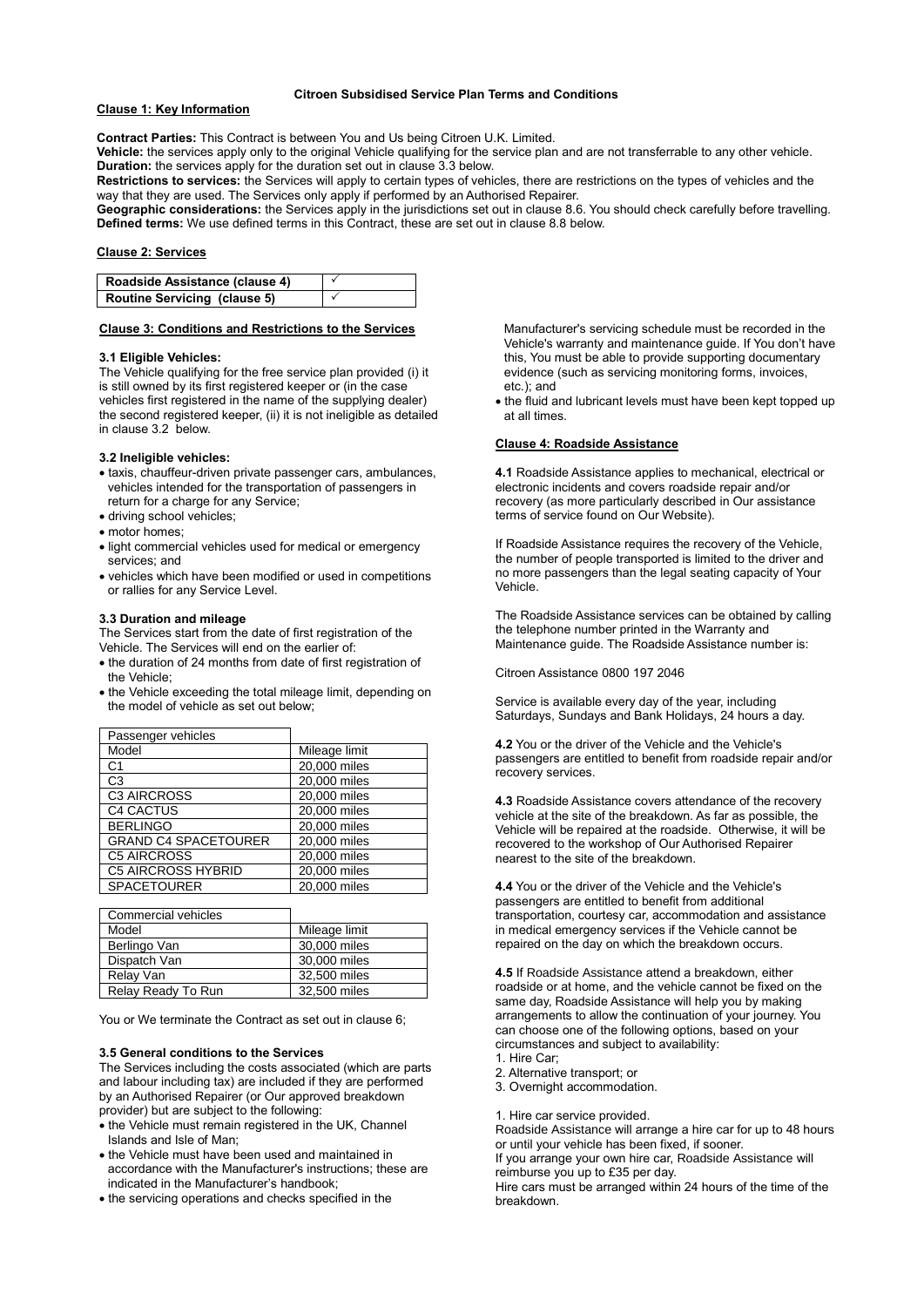2. Alternative transport service provided.

If you would prefer to continue the journey by air, rail, taxi or public transport, Roadside Assistance will reimburse you for a standard class ticket up to £150 per person or £500 for the whole party, whichever is less.

3. Overnight accommodation service provided.

You may decide that waiting for your vehicle to be fixed is best. Roadside Assistance will arrange one night's bed and breakfast accommodation, up to a value of £150 per person or £500 for the whole party, whichever is less.

4. Assistance in a medical emergency service provided. Roadside Assistance will also help if you or one of your passengers suddenly or unexpectedly falls ill and needs medical help before the end of your journey. Roadside Assistance will help you:

1. Book one night's bed and breakfast accommodation for you and your passengers if the hospital is more than 20 miles from home. Roadside Assistance will reimburse you up to £150 per person or £500 for the whole party, whichever is less; and

2. Arrange to get the patient home or to a local hospital as soon as they are fit to travel.

Service not provided

Roadside Assistance will not assist you where you or one of your passengers is taken ill during a journey to or from a doctor's surgery or hospital, including planned doctor or hospital appointments or emergencies.

Full Terms and Conditions are detailed on Our Website *[www.citroen.co.uk/owner-services/emergency-assistance](http://www.citroen.co.uk/owner-services/emergency-assistance)*

#### **4.6 Pay and reclaim**

Under some circumstances, you may need to pay for the service up front and claim this back from Roadside Assistance (The RAC). To do so, please visit

www.rac.co.uk/europeanclaimform for reimbursements under European Breakdown Cover, or

www.rac.co.uk/reimbursementclaimform for all other sections. If you have any queries please contact RAC Customer Care on 0330 159 0339, email breakdowncustomercare@rac.co.uk or in writing to Great Park Road, Bradley Stoke, Bristol, BS32 4QN. Please send your completed claim form with proof of payment (such as a receipt) to RAC Customer Care. We may ask you to supply original documents.

Please note: Any costs that are not arranged through or agreed by The RAC will not be reimbursed.

# **Clause 5***:* **Routine Servicing**

**5.1** This service includes the routine vehicle servicing covering labour and replacement of parts as specified in the Manufacturer's servicing requirements for normal conditions of use of the Vehicle. If You lose Your copy of the Manufacturer's servicing requirements, You can ask one of Our dealers for a copy. There is an option to include Arduous Conditions of use servicing for an additional cost with Level 3 contracts (as set out in clause 2) and Free Drive.

**5.2** The Contract does not cover:

- arduous conditions of use according to the Manufacturer's servicing requirements.
- the periodic inspections of the anti-perforation warranty;
- the locating of noises;
- navigation updates;
- fragrance refills;
- maintenance;
- replacement of wear parts;
- replacement of failed parts;
- the wheels, tyres and their balancing; and
- all other costs and expenses.

**Clause 6: Termination**

**6.1** If one of the parties fails to fulfil one of its obligations specified in the Contract, the other party may terminate the

Contract by rights 10 days after sending the party which is in breach of contract formal notification by registered letter with acknowledgement of receipt which has remained without effect.

#### **6.2** The Contract ceases:

- if the Vehicle is written off, following an accident;
- if the Vehicle is stolen and is not found within 30 days following the declaration;
- if the Vehicle is registered outside the United Kingdom;

To this end, You undertake to inform Us by registered letter with acknowledgement of receipt. The event must be reported within 60 days maximum of the occurrence of the event. The letter must be accompanied:

- if the Vehicle is written off, by a photocopy of the declaration of the insurance company or of the assessor declaring that the Vehicle is classified as a write-off; and
- if the Vehicle is stolen, by a photocopy of the theft report to the appropriate authorities and a photocopy of the vehicle reimbursement agreement from the insurance company.

# **Clause 7: General Terms**

**7.1** You may not assign, novate or transfer any of Your rights or obligations under this Contract.

**7.2** You can make a complaint by contacting:

For vehicle related issues contact Customer Care: [http://citroen-uk-en.custhelp.com](http://citroen-uk-en.custhelp.com/) or telephone 0800 093 9393 For Roadside Assistance issues contact:<br>E-mail: breakdowncustomercare@rac [breakdowncustomercare@rac.co.uk](mailto:breakdowncustomercare@rac.co.uk) or Telephone: 0345 607 6727

**7.3** The Contract is governed by English law and is subject to the Courts of England in respect of any dispute, issue or claim (including contractual, non-contractual, civil and commercial).

**7.4** Full details of how we use your personal information are set out in Our privacy policy. If You do not want Us to use Your personal information in the manner described, please email our Data Protection Officer at dataprotectionuk@mpsa.com.

Copies of Our privacy policies are available at

http://www.citroen.co.uk/privacy

Alternatively, please contact our Data Protection Co-ordinator in writing by post to:-

Head of Compliance, c/o Citroën Customer Care, Peugeot Citroën Automobiles UK Ltd, Pinley House, 2 Sunbeam Way, Coventry, CV3 1ND.

**7.5** If You are a consumer then Your rights under the Consumer Rights Act 2015 apply to this Contract.

**7.6** Territory: The services provided under this Contract are available to You if You are in any of the Countries of the European Union\* and in the following countries or territories: Andorra, Bosnia Herzegovina, Gibraltar, Iceland, Kosovo, Liechtenstein, Macedonia, Monaco, Montenegro, Norway, San Marino, Serbia, Switzerland, Vatican.

\* On the date of printing of the Contract, the European Union consists of the following countries: Austria, Belgium, Bulgaria, Cyprus, Croatia, Czech Republic, Denmark, Estonia, Finland, France, Germany, Greece, Hungary, Ireland, Italy, Latvia, Lithuania, Luxembourg, Malta, the Netherlands, Poland, Portugal, Romania, Slovakia, Slovenia, Spain, Sweden, and United Kingdom.